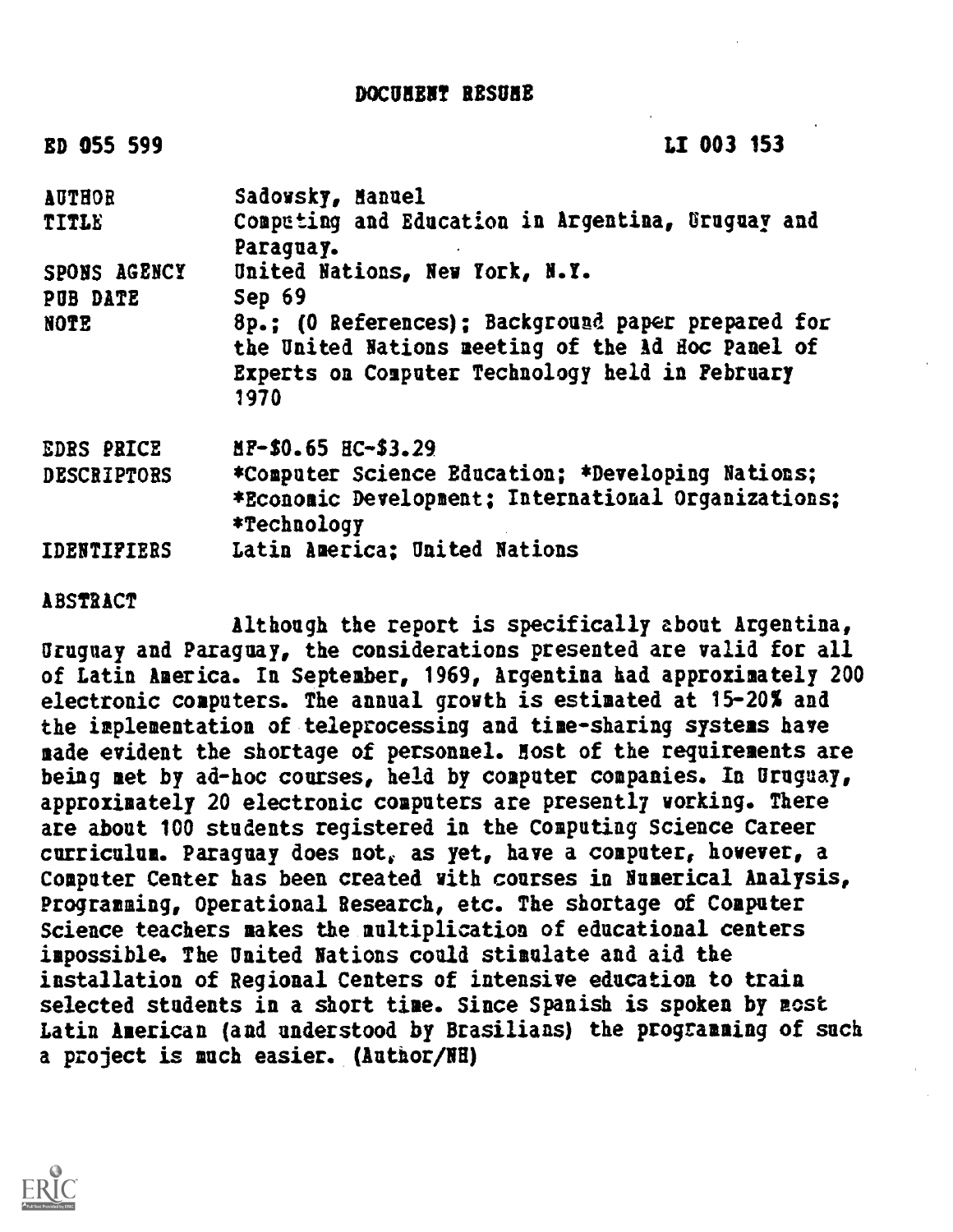"PERMISSION TO REPRODUCE THIS COPY-RIGHTED MATERIAL HAS BEEN GRANTED Cloited Nations

TO ERIC AND ORGANIZATIONS OPERATING<br>UNDER AGREEMENTS WITH THE U.S. OFFICE<br>OF EDUCATION. FURTHER REPRODUCTION<br>OUTSIDE THE COPYRIGHT OWNER.

COMPUTING AND EDUCATION

#### IN

ARGENTINA, URUGUAY AND PARAGUAY

Manuel Sadowsky

Buenos Aires

September 1969

 $\frac{1}{2}$ 

U.S. DEPARTMENT OF HEALTH,<br>EDUCATION & WELFARE<br>CFFICE OF EDUCATION<br>THIS DOCUMENT HAS BEEN REPRO-<br>DUCED EXACTLY AS RECEIVED FROM<br>THE PERSON OR ORGANIZATION ORIG-<br>INATING IT. POINTS OF VIEW OR OF GFIN-<br>IONS STATED DC NOT NEC CATION POSITION OR POLICY.

 $\hat{\mathcal{A}}$ 

 $\sim$ 

 $\blacksquare$ 

 $\sim$   $\sim$ 

 $\sim$   $\sim$ 

 $\Delta\phi$  and  $\Delta\phi$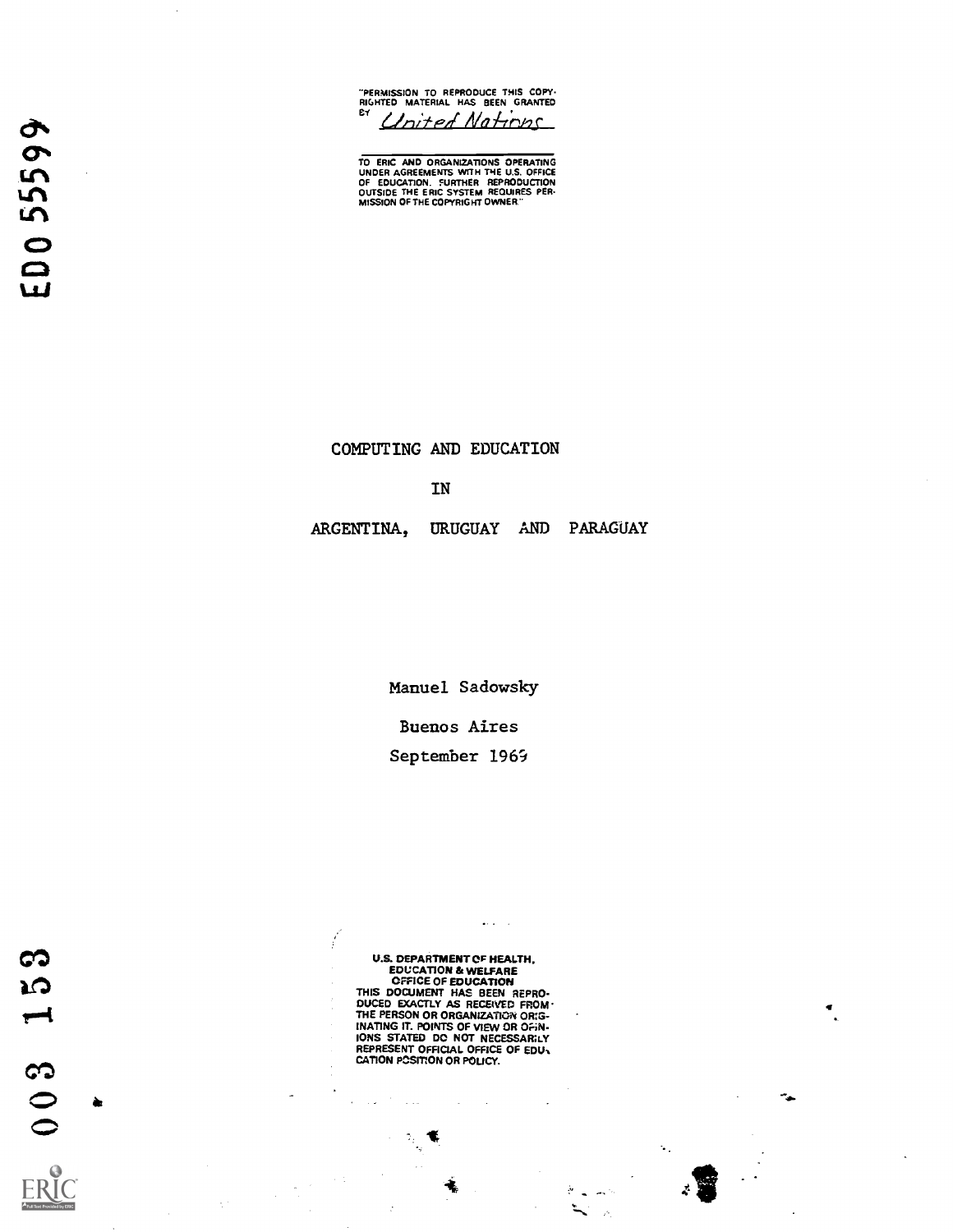REPORT: Computing and Education in Argentina, Uruguay and Paraguay

#### I. - Present situation

 $\blacksquare$  We will refer to Argentina, Uruguay and Paraguay because of our personal experience is in these countries. Nevertheless, our knowladge of Latin America makes us believe that the following considerations are valid for the whole region.

### I. 1.-

At the present time -September 1969- there are in Argentina approximately. 200 electronic computers. The largest belongs to Y.P.F. (National Petroleum Company), and is a GE-BULL 625 model. There are several IBM 360 computers, and two IBM/360, mod. 50 are ready to be installed, one at the State University of La Plata, and the other at the Hospital of the University of Buenos Aires, School of Medicine.

There are many computers (IBM;BULL-G;pourroughs,National,Olivetti) in big companies in the following industries:Electricity,Telephones,Gas, Banks,etc. covering the requirements of the 7 million population urban conglomerate of Buenos Aires. Computers have been installed at the State Universities of Buenos Aires, La Plata, Litoral, Cuyo and Tucumán, at the Technological University and at the Catholic Universities of Buenos Aires and Córdoba. These installations at the Universities carry on three types of activities:educational, research and service.

The pionneer work, in the Universitary sphere, was done by the Computer Center of the University of Buenos Aires, founded in 1961, with a Mercury - Ferranti computer installed the same year. This Center -in spite of the limitations of the computer and with a personnel of 50 full-time professors and graduate associates- was able to perform, between 1961 and 1966, important jobs, such as: an economic model for Argentina (by a simulation method) the determination of the orbit of Halley's comet in cooperation with the International Astronomic Union; a model for the optimum utilization ofhydraulic resources of the Cuyo's region, and other similar jobs in the fields of physics, chemistry, structural engineering, etc.

A compilation specially adapted to the lenguage requirements of the eco-. nomic-models group was also performed.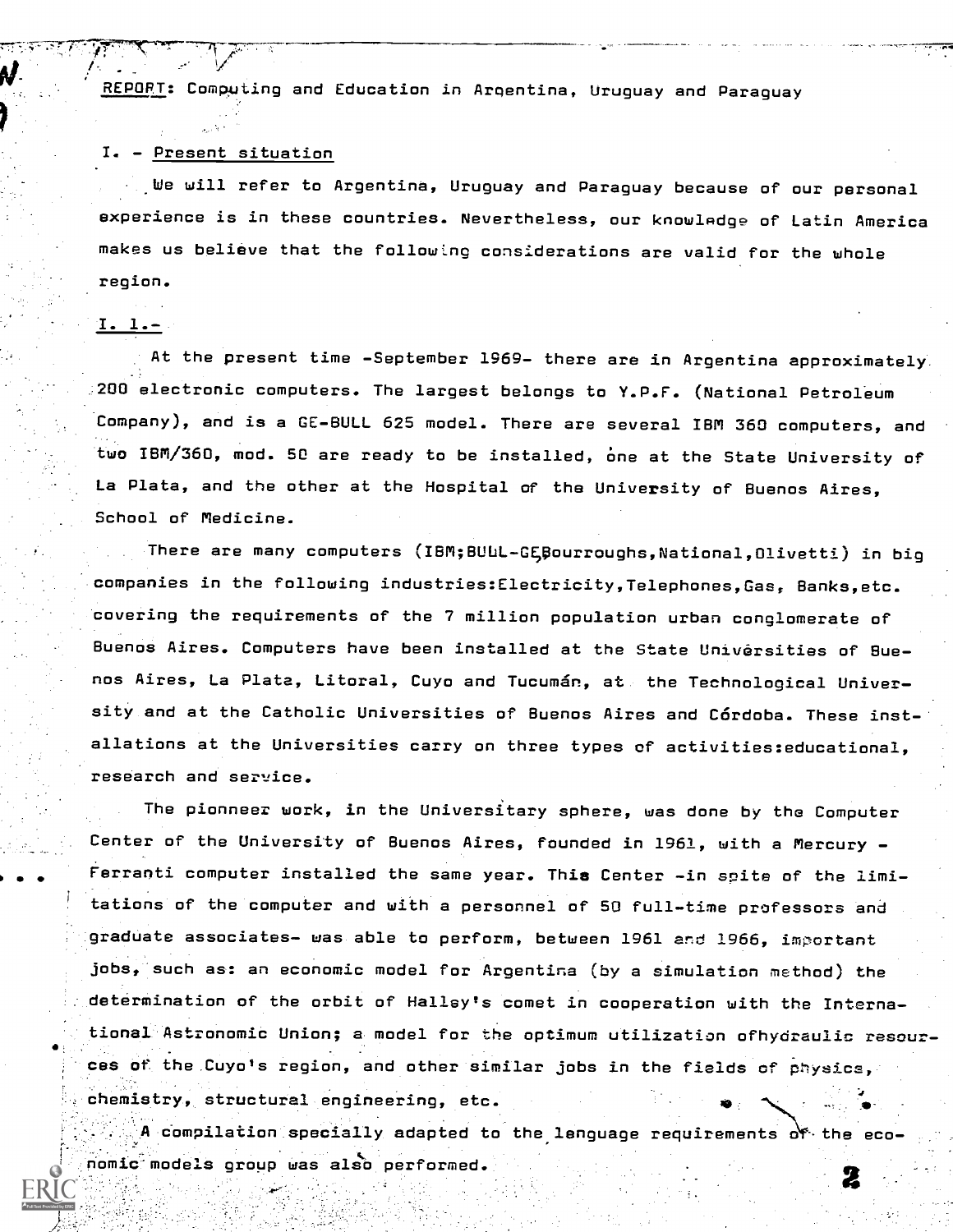The installation at The Computer Center of a Mercury Ferranti Computer not backed by an adequate maintenance service led to assembling a group of elec- . , tronic engineers which not only perfected. made it operational but also developed certain projects, and constructed conversors for transferring information from paper tape to cards and from analogic to digital data. Connected with this Computer Center, the first University Academic program ("career") of Computer Science was created in 1963. The degree granted approximately a Bachelor's, and the curricular time is 3 1/2 years; the curriculum includes basic calculus courses(level of Apostol's Calculus and Mathematical Analysis)Algebra (level of Birkhoff-Mac Lane), Numerical Calculus (level of Ralston,Henrici), Probability and Statistics (level of Cramer,Feller I) and Uperations Research (level cf MiiIier-Lieberman), In addition there are special courses on Programming, Data Processing Systems, Systems Analysis, and several optative courses. Since the beginning, this career appealed to students from different schools: Mathematics,Physics,Engineering,Economics,Administration,etc. Mcre than 200 students were registered this year, 1969, in the first year of Computer Science, after taking the entrance examination of the School of Exact Science. Similar careers are held at the CAECE (Center for Higher Studies in Exact Science), the private technological school of Buenos Aires, and at the Department of Mathematics of the University of La Plata. A special mention should be given to the recently created Computer Center of the ORT School, private technical high school (branch of World Union ORT) which has an IBM 1130 Computer, with a 1627-1 CALCOMP graphical plotter. The experience of this Computer Center is important because it is the only one at an intermediate level, and can give the basis for the creation of other similar schools, which are very much needed.

The computers already installed, the annual growth estimated at  $15/20%$  and the implementation of teleprocessing and time-sharing systems (Bull-GE,IBM), have made evident the shortage of personnel at different levels: Operation,Programming and Systems Analysis (especially in System Analysis). Most of the requirements are being covered by ad-hoc courses, held by computer companies, but these courses have limitations, to which we will refer below.

 $2-$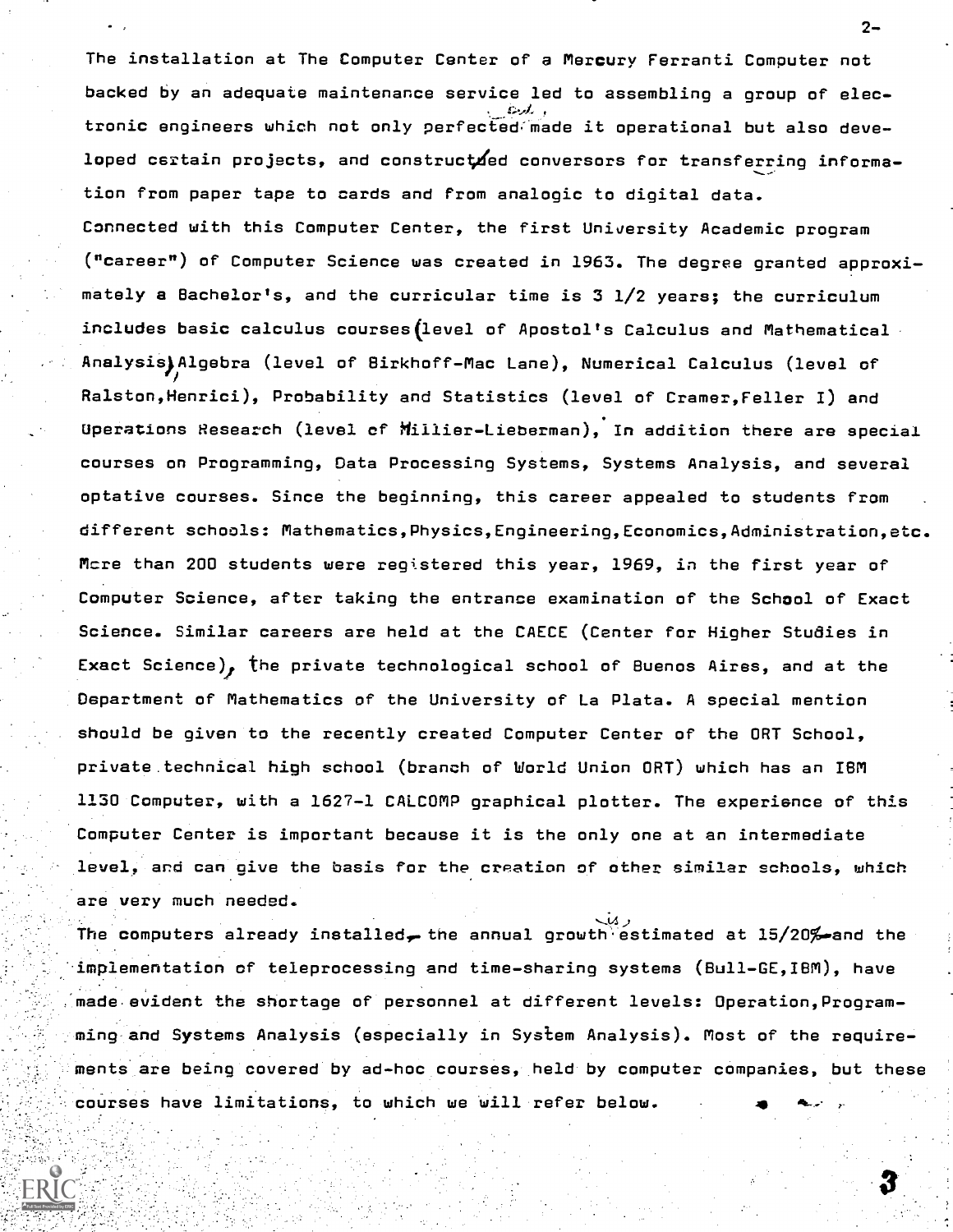The constant demand of personnel, which can be appreciated through advertisings in papers and magazines, and the prospect of obtaining good salaries have lead many students (who cannot enter the University or other centers of higher learning)to private institutions, most of which do not have a staff which may insure a good training. The level of the decrees granted by these institutions should be duly controlled by the corresponding authorities. This does not happen, unfortunately, at present.

In the computing field the incorporation of the graduates from the University School of Computer Science has not been adequately recognized. Graduates in Computer Science tend to emigrate, creating a serious national problem.

# $1.2. -$

Approximately 20 electronic computers are presently working in Uruguay. The State University (Universidad de la República) has its own IBM 360/44 computer, with a memory of 128 K, installed at its Computer Center after January 1969. The other computers (IBM,BULL-GE and National) are installed in banks and industrial companies.

Capitalizing on the country's good tradition in Mathematics and Statistics, the Computer Center of the University has already performed important works in census and simulation models.

There is Computing Science career with a curriculum similar to that of Buenos Aires. There are at present approximately 100 students registered. Besides, there are special computing course. for University students in Engineering, Economics, Administration, etc.

#### $I.3. -$

No computer has been installed yet in Paraguay.Nevertheless, thanks to the pioneer,spirit of several Paraguayan young people, a Computer Center has been created with courses on Numerical Analysis, Programming, Operational Research, etc. Some of these young people have obtained their training in England, Italy, the United States, Mexico ) Argentina and Chile.  $\bullet$  4.  $\bullet$  4.  $\bullet$ 

Nothing can be more indicative of under-development than the existence of this situation.

 $3-$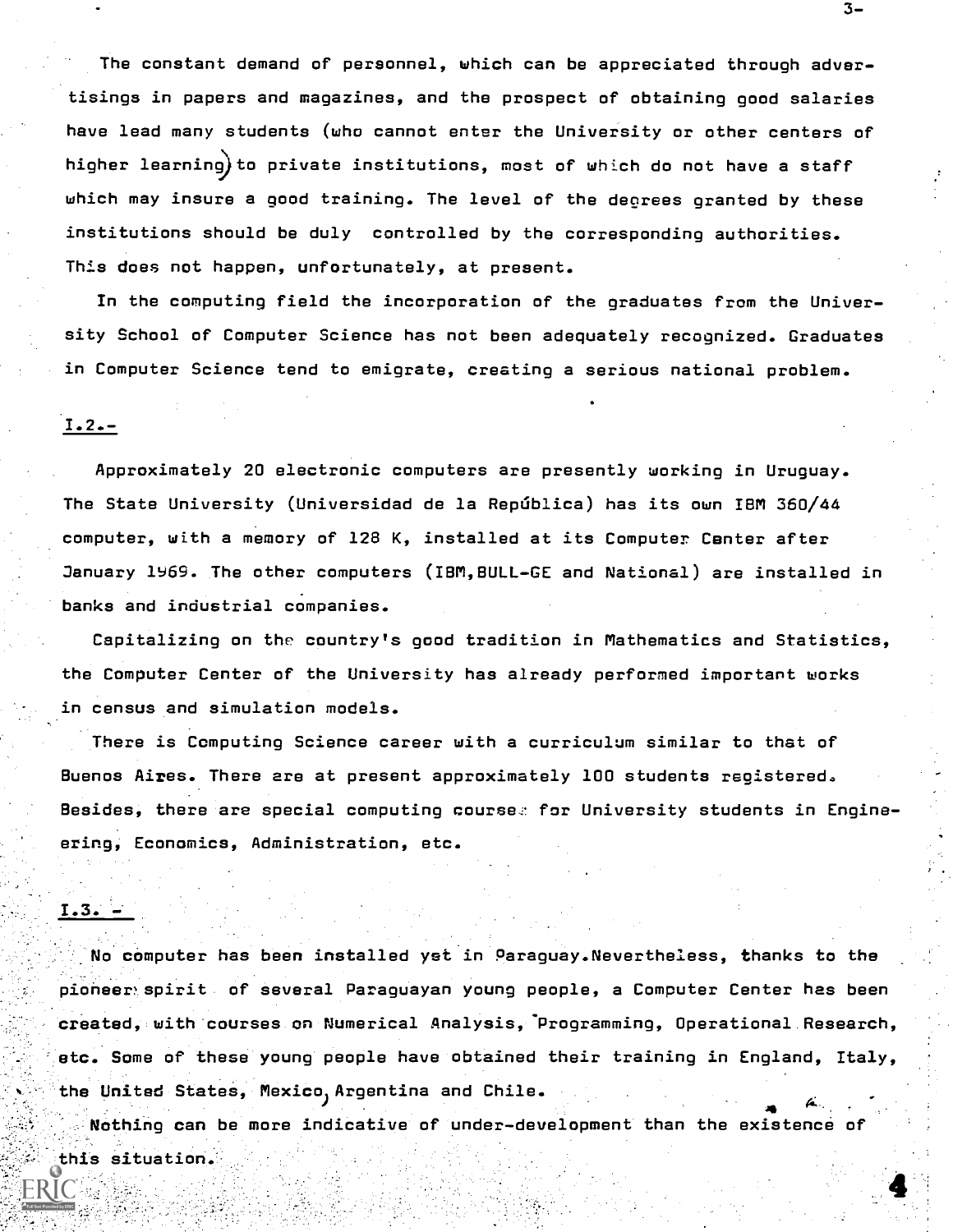When the problem is the education of young people, in all levels and in all specialized fields there is a fundamental fact that cannot be ignored: we must seek the harmonic development of the intellectual, moral end physical qualities to build well pounded men possesing furthermore,particular skills.

Undoubtedly this is a general problem, but it acquires a particular importance in the case of the training of personnel for the operation of computers. The importance is still greater if the training must be done in an under- developed country. In fact, there is such sophistication in the technique used in the building computers and in programming, that the impression may be that the user's work is reduced to push a certain :lumber of buttons to put a certain number of devices in operation. On the contrary, the really important problem is that the personnel engaged in the computing process -and each operator in his level- must know "what is the matter", the "state of the art" and the prospectives for the future.Thus even if the results are modest, it will be possible to stimulate the creative spirit as well as the possibilities for research and development in the hardware, software and in the formulation of problems to be solved.

Such an education can only be carried on by Universities or schools $\omega$ here the specific goal must not be limited to the use of certain models or languages, excluding those of competitors. When we say that, in under-developed countries, the problem is particularly serious $\widehat{\mathscr{G}}$  we refer to the fact that in the $\mathfrak c$ countries the initiative for computing development was taken by the Computers companies, while the Universities were pile more customer for them. On the contrary in developed countries, the initial impulse was given by the research of theoreticians such as von Neumann and Turing, or engineers such as Aiken , Eckert,Mauchly,Wilkes and Williams, at the Institutes of Harvard, Princeton, Cambridge and Manchester.

When a computer is installed in an under-developed country, it immediately creates a false illusion of modernization. Nevertheless, this process may imply a certain modernization which can be measured by the active particigation of locally based scientists and technicians. Without this participation the only result is a reflected progress which does not deeply modify the underlying  $\texttt{reality}:$  Therefore the local scientists and technicians must have an integral

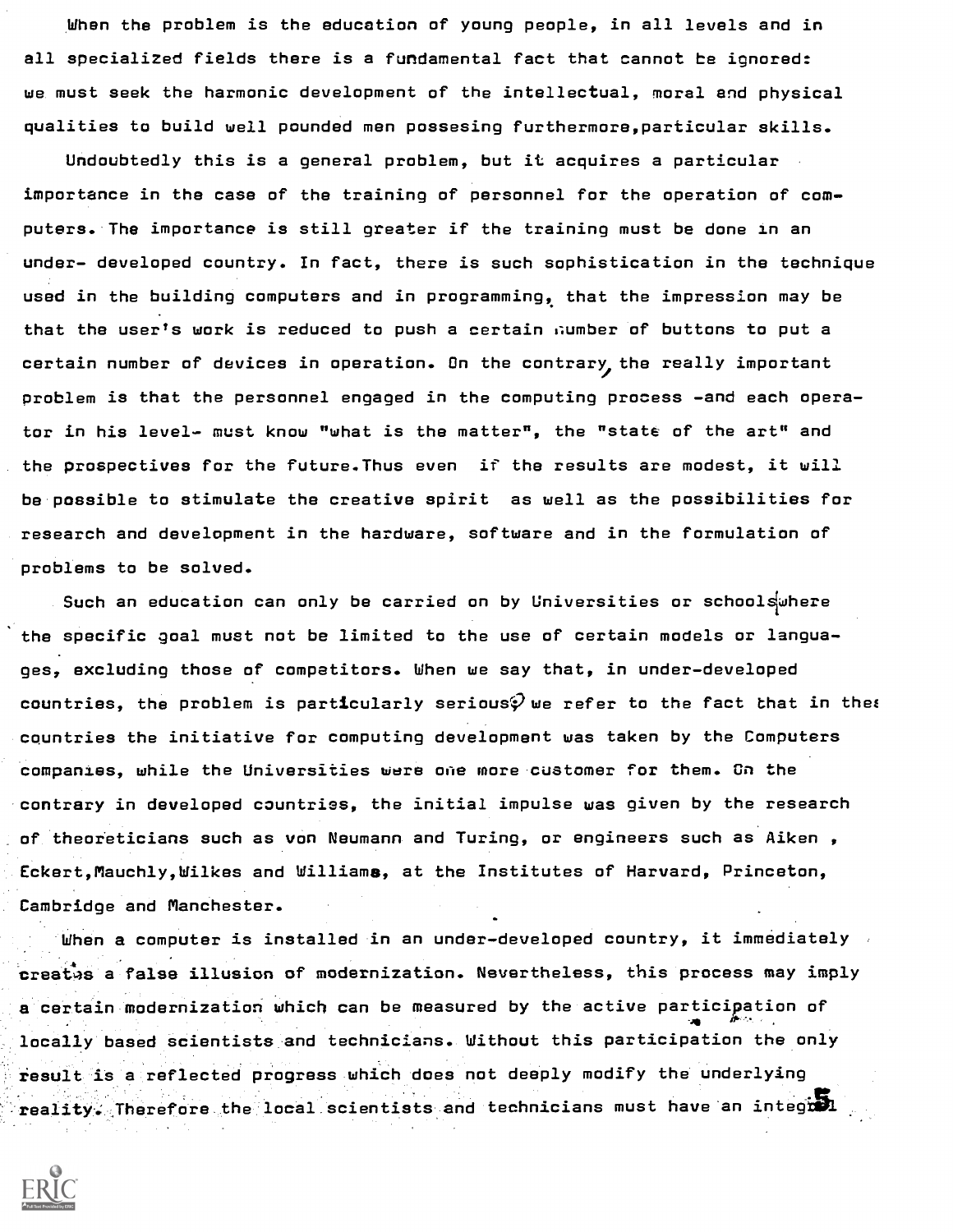lould enable them to use their knowledge in the solution of the problems set p by any type of development with adequate methods. This training can only e given by an educational institution such as the University, with interests rascending those of mere specialization.

Besides, it must be specially recognized in our countries that there is shortage of Computer Science teachers capable of offering a high level omputing education (particularly in the branches more directly related to dvanced Programming, System Analysis, Simulation Language, Information Retrieal, etc.). Therefore the multiplication of educational centers must be avoided efore developirg with the necessary teaching  $\texttt{staf}$ . It is important to remember hat in these specializations it is difficult to depend on the backing of oreign experts. An intelligent initiative of the United Nations could be, for nstance, to stimulate and aid the installation of Regional Centers of intensive ducation, where carefully selected students, at the same level, would be traied in a short time, in the most appropriate techniques. In this sense, the act that Spanish is spoker by practically all Latin Americans (and is undersood by Brasilians) makes the programming of such a project much easier.

### II. - Some spe<u>cific problems of under not-developed countries</u>

The causes of under-development are political and economical, and its anaysis exceeds the limits of this report.

The educational aspects of under-development are, generally, the effect of lose causes, and not visa versa.

Therefore, all illusions of filling the gap between developed and under aveloped countries by the building of scnools or the implementation of electroic equipments for Calculus and Data  $\,$  Processing must be excluded. Anyway, it 3 important to analyze the incidence of computers in the life of our countries Id to study the best possible strategy to obtain the greatest benefit from Iem.

6.

The starting point must be the demistification of the computer, nipping 1 the bud all irrational ideas about the "miracles" that may be performed

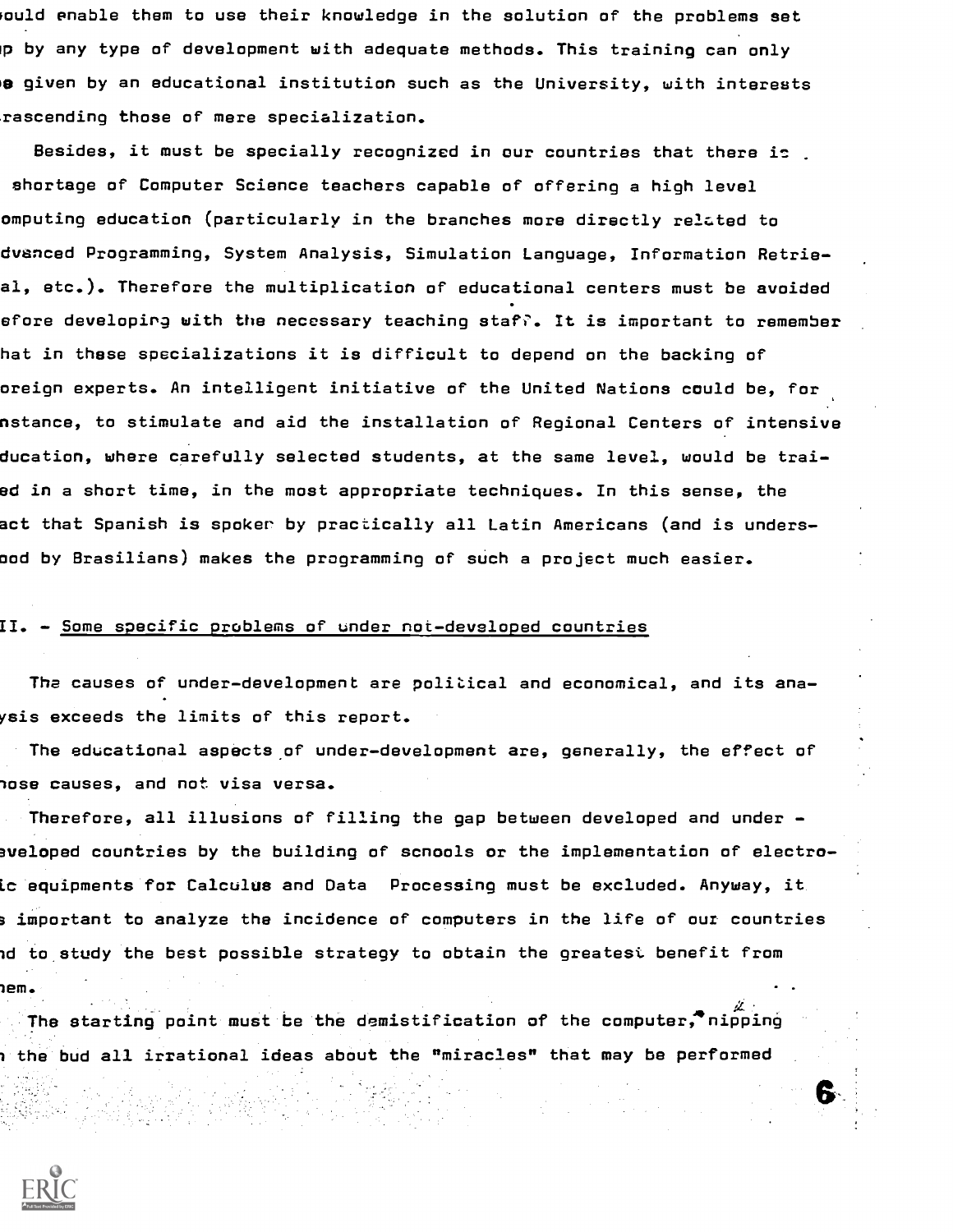by these marvellous tools of contemporary technology. No problem will be solved by the mere use of machines.

A deficient administrative organization, which delays the procedures and obstructs the checking of difficulties, is a characteristic of underdeveloped countries.

Some authorities believe that the problem may be solved by incorporating a powerful computer -and the more expensive the better- when in this way the only result is to authomatize the routine, redundance and deficiency of the existing system.

The proper role of administrative managers is to insure that decisions about maintainance, modification and possible automation of the proceedings be taken following the advice of inter-disciplinazy teams of operational research, working with scientific methods and appropriate techniques.

Another important point is that the responsibJe authorities should be warned against the "fashions", inspired in a waste making attitude, completely inappropriate for .under-developed countries, which necesita**l** the use of the equipment in constant renovation. In these countries, it is common to find overdimensioned computers which are used only a few hours a day, five days a week, when it would be locical to use them 24 hours a day, seven days a week. This happens because those who have the responsibility of decision in .these matters are not sufficiently prspared to understand the main point of the problem, which is no less than the incorporation of the scientific method to the handling of daily problems.

The purchase of a computer when there are funds, is a question of minutes, while the training of personnel capable of using it efficiently requires many years and a considerable educational effort.

It is understable that the companies, concerned with placing their products, recouping the expenses and securing their profits, try to sell as elaborate equipments as possible; but the responsibility concerns the national authorities and, particularly, those in charge of educational activities, and it must not be delegated.

I, Latin America violent changes in government are frequent which are often reflected by discontinuities in educational programs, disturbing the fullfil Hent of the projects for the training of specialized personnel as a logical

6–